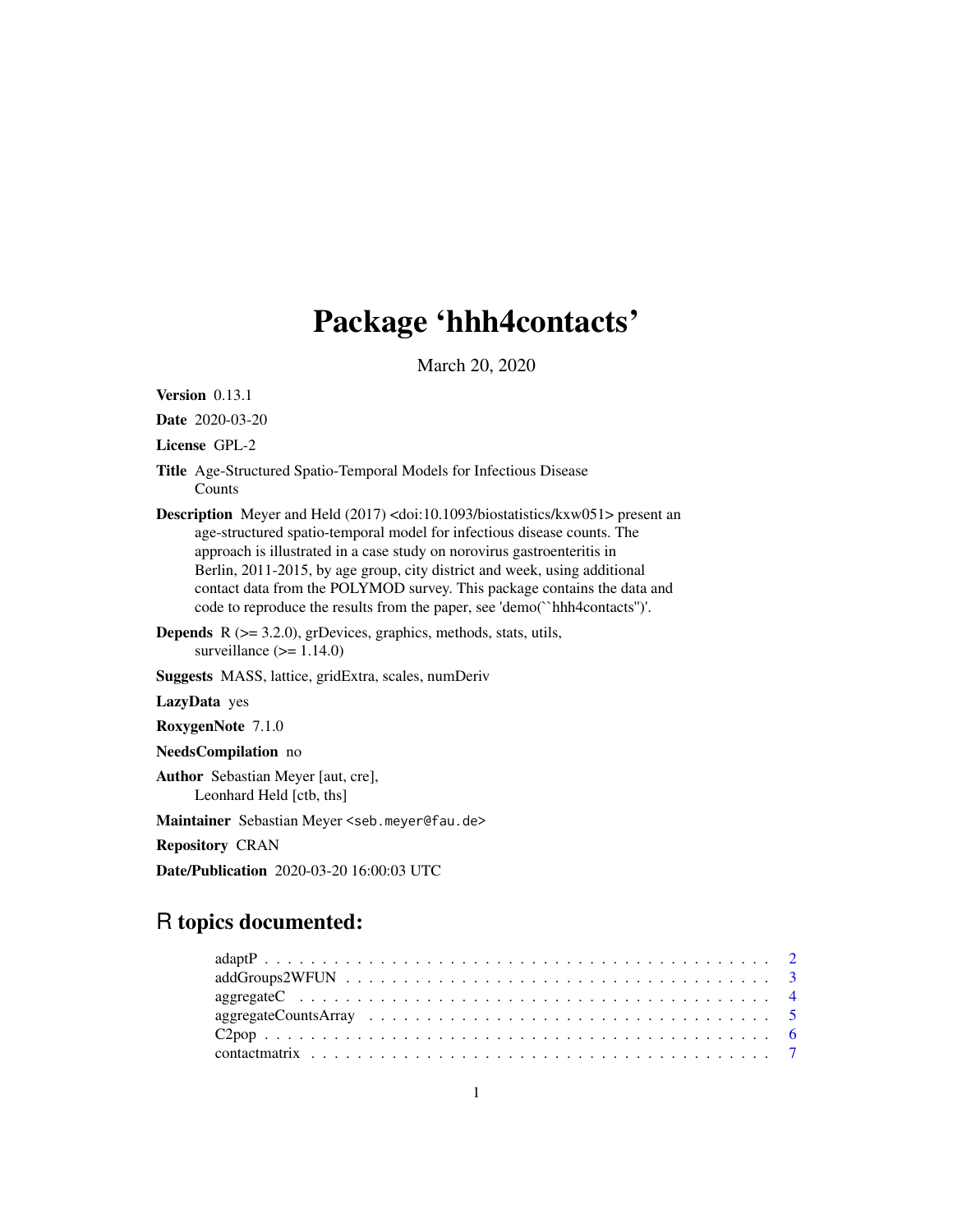#### <span id="page-1-0"></span>2 adaptP

| Index |  |
|-------|--|

<span id="page-1-1"></span>

adaptP *Adapt a Transition Matrix to a Specific Stationary Distribution*

# Description

Experimental Metropolis-Hastings algorithm, which tries to adjust a transition matrix such that its stationary distribution becomes approximately equal to a prespecified probability vector.

# Usage

adaptP(P, target, niter = 1e+06)

# Arguments

| P      | a transition matrix, i.e., a square matrix where all rows sum to 1. |
|--------|---------------------------------------------------------------------|
| target | the stationary probability vector to approximate.                   |
| niter  | the number of iterations of the MCMC algorithm                      |

# Value

the adjusted transition matrix.

# Author(s)

Leonhard Held

# See Also

[C2pop](#page-5-1) for an alternative method.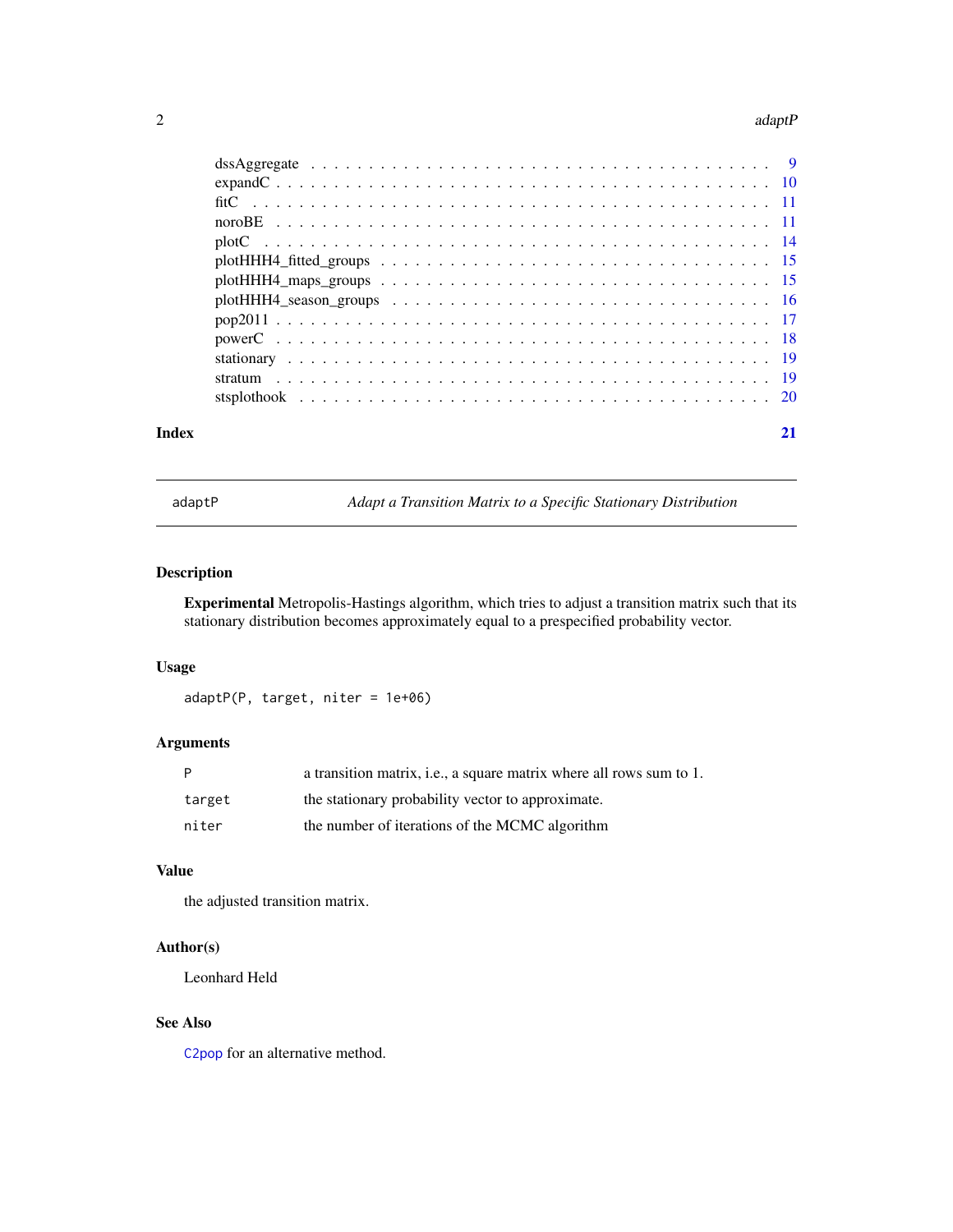# <span id="page-2-0"></span>addGroups2WFUN 3

# Examples

```
## a row-normalized contact matrix
C \leq - matrix(c(0.8, 0.1, 0.1, 0.1)0.2, 0.6, 0.2,
              0.1, 0.2, 0.7), byrow=TRUE, ncol=3, nrow=3)
stationary(C)
## population fractions define the target distribution
popfracs <- c(0.4, 0.3, 0.3)
## adapt 'C' to the given population fractions
Cpop <- adaptP(C, popfracs, niter = 50000)
stationary(Cpop)
## this method increases the diagonal values of 'C'
round(C, 3)
round(Cpop, 3)
round(Cpop/C, 3)
```
addGroups2WFUN *Group-Dependent Parametric Weights*

# Description

This function takes a specification of parametric weights and returns a modified version with groupdependent parameters. Only single-parameter functions are currently supported.

#### Usage

```
addGroups2WFUN(WFUN, groups, initial = rep.int(WFUN$initial, nlevels(groups)))
```
# Arguments

| WFUN    | a list specification of parametric weights, e.g., as returned by the constructor<br>functions $W_{\text{powerlaw}}$ and $W_{\text{np}}$ .   |
|---------|---------------------------------------------------------------------------------------------------------------------------------------------|
| groups  | a vector of length nUnits determining to which group each unit belongs to. The<br>supplied vector is converted to a factor using as factor. |
| initial | (named) vector of initial parameters.                                                                                                       |

# Value

a list specifying group-dependent parametric weights for hhh4.

#### Author(s)

Sebastian Meyer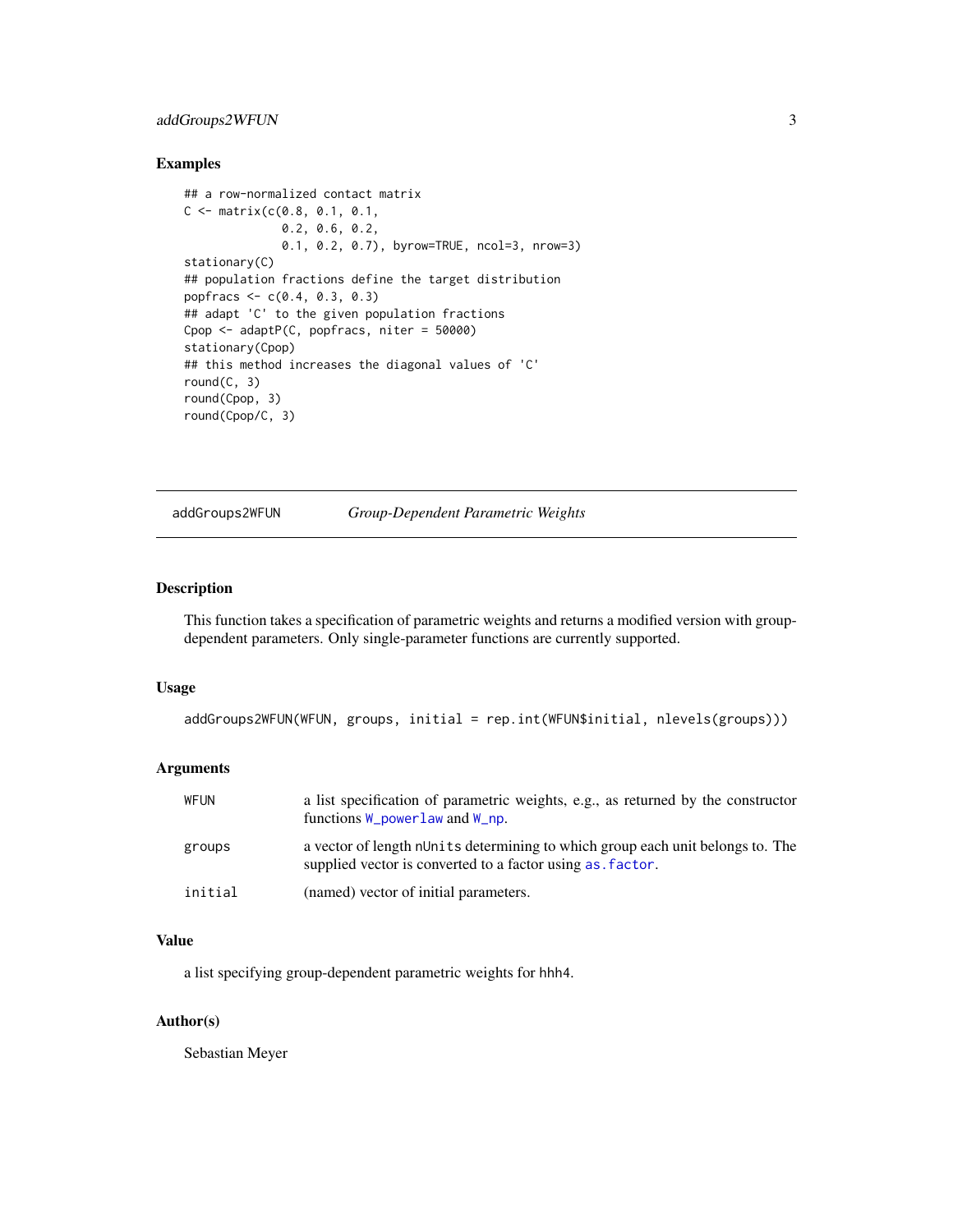# Examples

```
data("measlesWeserEms")
WPLgroups <- addGroups2WFUN(
  W_powerlaw(maxlag = 5, normalize = FALSE, log = FALSE),
  groups = factor(sample(2, ncol(measlesWeserEms), replace = TRUE)))
```
# <span id="page-3-1"></span>aggregateC *Aggregate a Contact Matrix*

# Description

The (age) groups of a contact matrix can be joined together by the grouping argument, which first sums over contact groups (columns) and then averages over the corresponding participant groups (rows), optionally using weights such as the age distribution of the study participants.

# Usage

aggregateC(C, grouping, ..., weights = NULL)

# Arguments

|          | a square numeric contact matrix such as contactmatrix_POLYMOD.                                                                                                                                                                                                                                                        |
|----------|-----------------------------------------------------------------------------------------------------------------------------------------------------------------------------------------------------------------------------------------------------------------------------------------------------------------------|
| grouping | specification of how to aggregate groups (a named list or an integer vector of<br>group sizes) using aggregateC with the "agedistri" attribute of the contact<br>matrix as weights. If NULL, the original 5-year intervals are returned. The default<br>setting produces the six age groups of Meyer and Held (2017). |
| .        | specification of how to aggregate groups (alternative to using a named list as the<br>grouping argument).                                                                                                                                                                                                             |
| weights  | a named numeric vector containing the weights for the rows of C, typically the<br>age distribution of the participants. The names are matched against rownames (C).<br>A value of NULL is interpreted as uniform weights.                                                                                             |

# Author(s)

Sebastian Meyer

<span id="page-3-0"></span>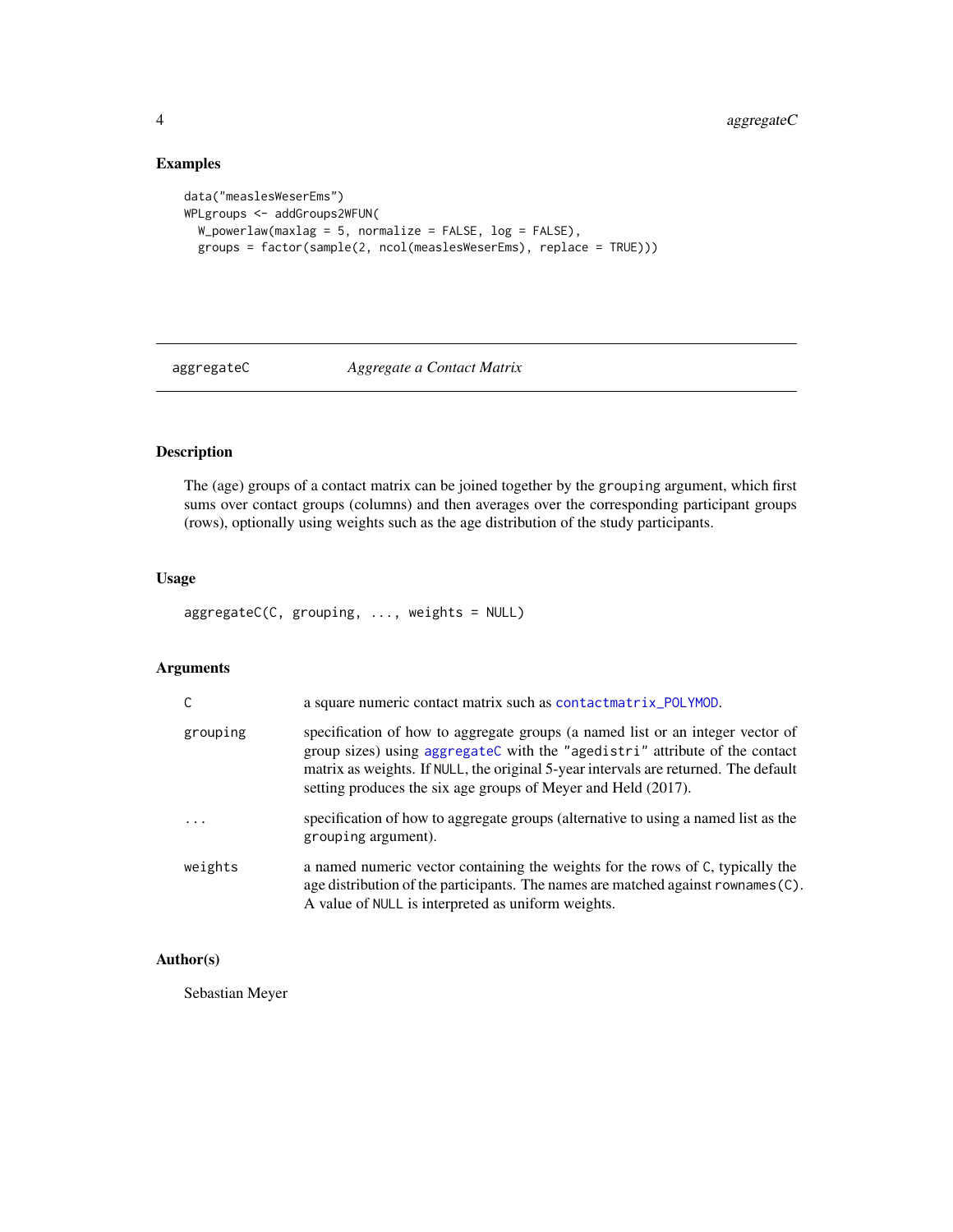<span id="page-4-1"></span><span id="page-4-0"></span>aggregateCountsArray *Aggregate an Array of Counts wrt One Dimension (Stratum)*

# Description

Aggregate an Array of Counts wrt One Dimension (Stratum)

# Usage

```
aggregateCountsArray(counts, dim, grouping, ..., sort = TRUE)
```
# Arguments

| counts             | an (integer) array of counts with dimnames, e.g., counts or $pop2011$ .                                     |
|--------------------|-------------------------------------------------------------------------------------------------------------|
| dim                | the dimension index of the stratum defining groups.                                                         |
| grouping, $\ldots$ | how the groups should be built.                                                                             |
| sort               | logical indicating if the resulting array should be ordered by the grouping levels<br>in the dim dimension. |

# Value

an array with similar dimensions as the input counts except for the dim dimension, which will be smaller due to the aggregation as specified by the grouping argument.

#### Author(s)

Sebastian Meyer

```
## works for matrices
aggregateCountsArray(pop2011, dim = 2, grouping = c(2,1,3,2,4))aggregateCountsArray(pop2011, dim = 1, grouping = list(
   "a" = c("chwi", "span", "zehl"),"b" = c("neuk", "scho")))
## and of course for arrays
str(aggregateCountsArray(counts, dim = 3, grouping = c(1, 3, 4)))
```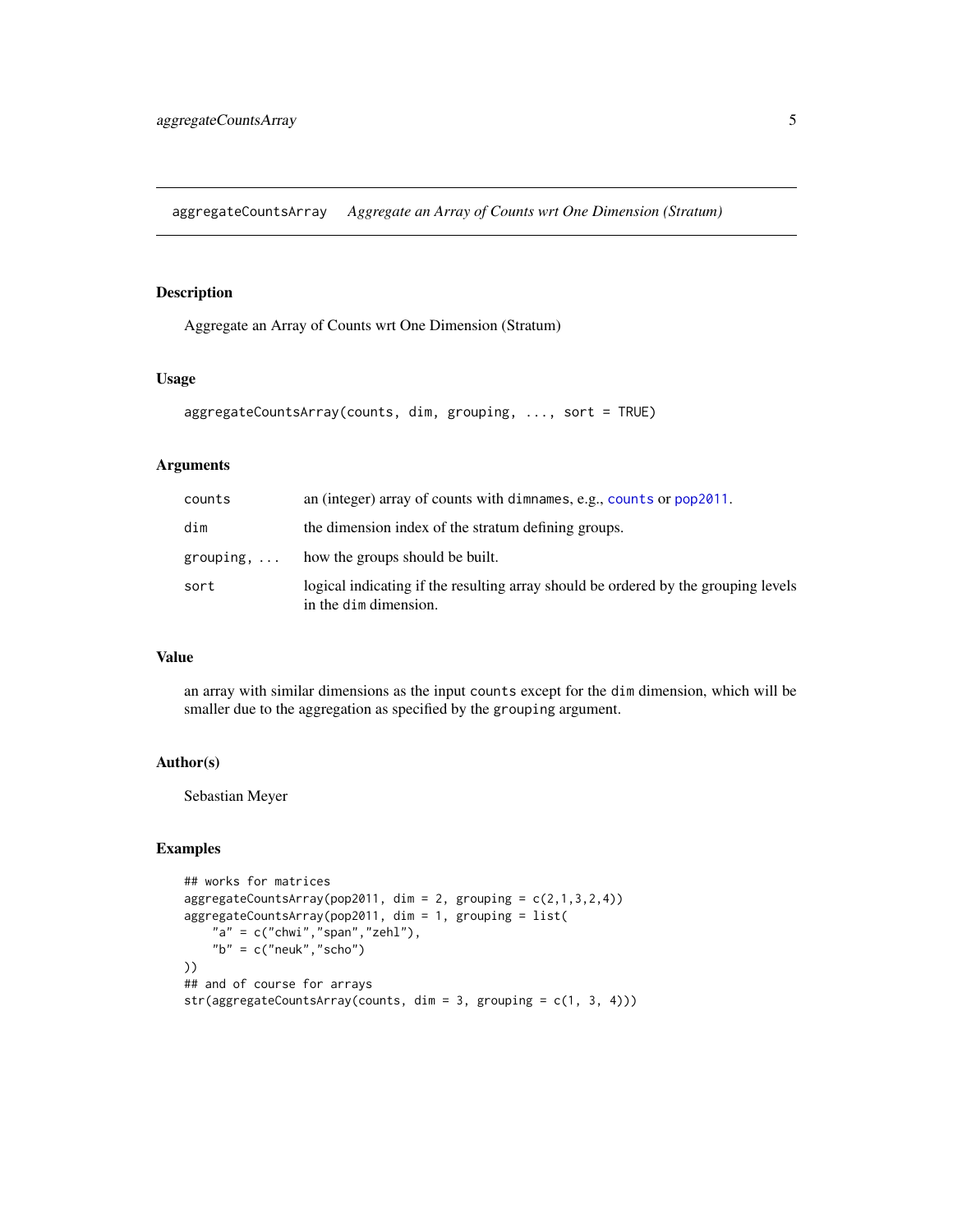<span id="page-5-1"></span><span id="page-5-0"></span>Experimental function, which tries to adjust a given contact matrix such that the stationary distribution of its row-normalized version (i.e., the transition matrix) becomes approximately equal to a prespecified probability vector.

# Usage

C2pop(C, target, eps =  $0.001$ , iter.max = 100)

#### Arguments

| C.       | a square numeric (contact) matrix.                                                                                                                    |
|----------|-------------------------------------------------------------------------------------------------------------------------------------------------------|
| target   | the stationary probability vector to approximate.                                                                                                     |
| eps      | the tolerated mean absolute difference between the target probabilities and the<br>stationary distribution of the adapted, normalized contact matrix. |
| iter.max | maximum number of iterations (guard against infinite loop).                                                                                           |

# Value

the adapted, normalized contact matrix.

#### Author(s)

Leonhard Held (original) and Sebastian Meyer (this implementation)

# See Also

[adaptP](#page-1-1) for an alternative method.

```
GROUPING \leq -c(1, 2, 2, 4, 4, 2)C <- contactmatrix(grouping = GROUPING)
popBErbyg <- aggregateCountsArray(pop2011, dim = 2, grouping = GROUPING)
popfracs <- prop.table(colSums(popBErbyg))
## adapt 'C' to the given population fractions
Cpop <- C2pop(C, popfracs)
## compare the stationary distributions
compstat <- cbind(before = stationary(C/rowSums(C)), popBE = popfracs,
                  after = stationary(Cpop))
matplot(compstat, type="b", lty=1, ylim=c(0, max(compstat)),
       xlab="age group", ylab="population fraction")
## compare the normalized contact matrices
print(plotC(C/rowSums(C), main="original", at=seq(0,0.6,length.out=17)),
```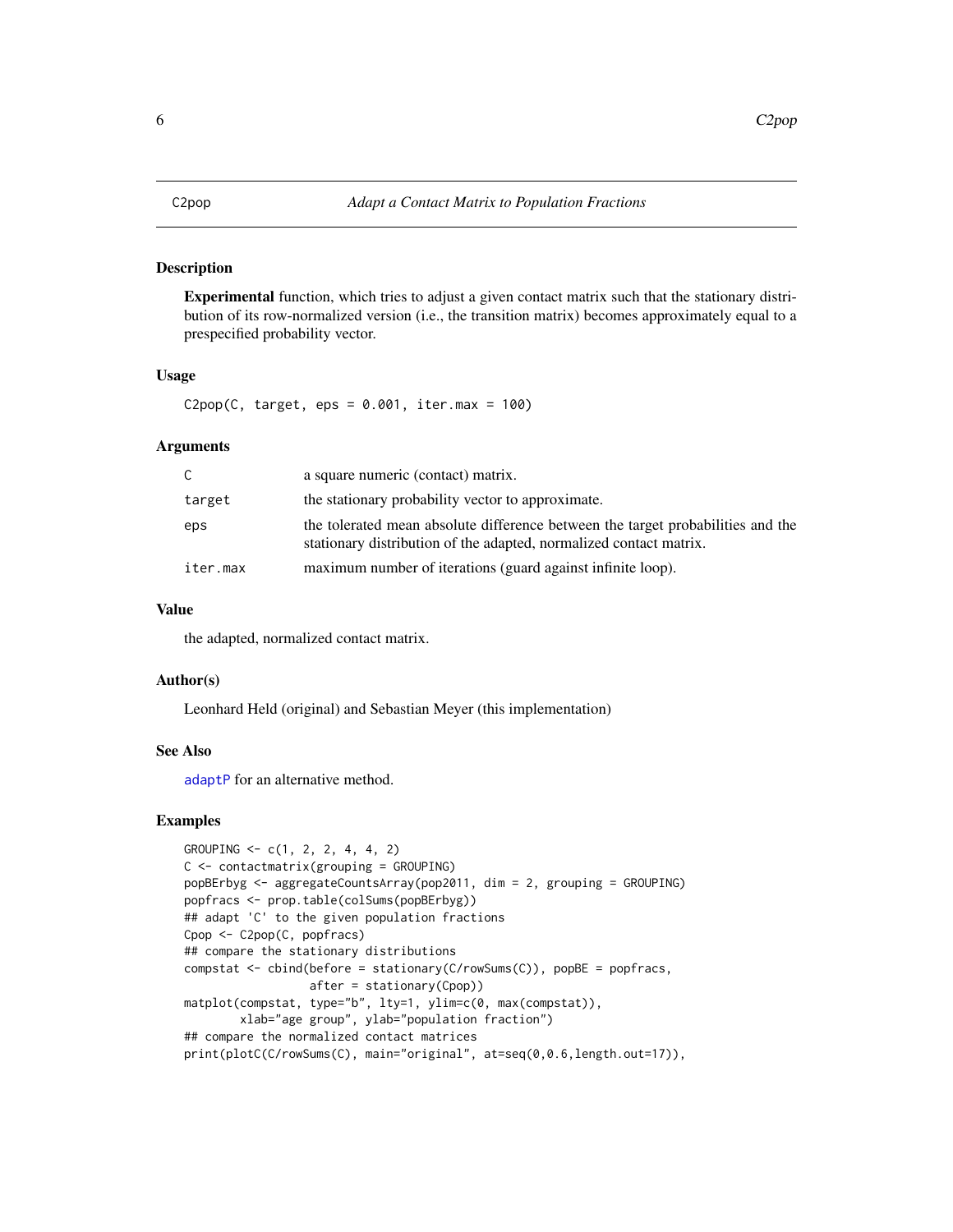```
split=c(1,1,2,1), more=TRUE)
print(plotC(Cpop, main="adapted", at=seq(0,0.6,length.out=17)),
      split=c(2,1,2,1), more=FALSE)
```
<span id="page-6-2"></span>contactmatrix *POLYMOD Contact Matrices for Germany*

#### <span id="page-6-1"></span>Description

The function contactmatrix retrieves various social contact matrices for Germany from the POLY-MOD survey (Mossong et al., 2008). Such a matrix contains the average numbers of reported contacts by participant age group. The original age groups (5-year intervals) can be joined together by the grouping argument, which first sums over contact groups (columns) and then averages over the corresponding participant groups (rows) using the corresponding age distribution as weights.

#### Usage

```
contactmatrix(
  which = c("corrected", "mossong", "reciprocal"),
  type = c("all", "physical"),
  grouping = c(1, 2, 2, 4, 4, 2),
  normalize = FALSE
)
contactmatrix_mossong
contactmatrix_mossong_physical
contactmatrix_POLYMOD
contactmatrix_POLYMOD_physical
contactmatrix_wallinga
contactmatrix_wallinga_physical
```
#### Arguments

which character string indicating which contact matrix to return. "mossong" uses the average numbers of reported contacts as published in Table S5 of Mossong et al. (2008), available as contactmatrix\_mossong or contactmatrix\_mossong\_physical. "corrected" (from contactmatrix\_POLYMOD or contactmatrix\_POLYMOD\_physical) fixes an error in these numbers related to the age group 70+ (see the Examples) and is the default. If which="reciprocal" (corresponding to contactmatrix\_wallinga or contactmatrix\_wallinga\_physical as used by Meyer and Held, 2017), the returned social contact matrix fulfils reciprocity of contacts with respect to the age distribution of Berlin, [pop2011](#page-16-1), via the method of Wallinga et al. (2006).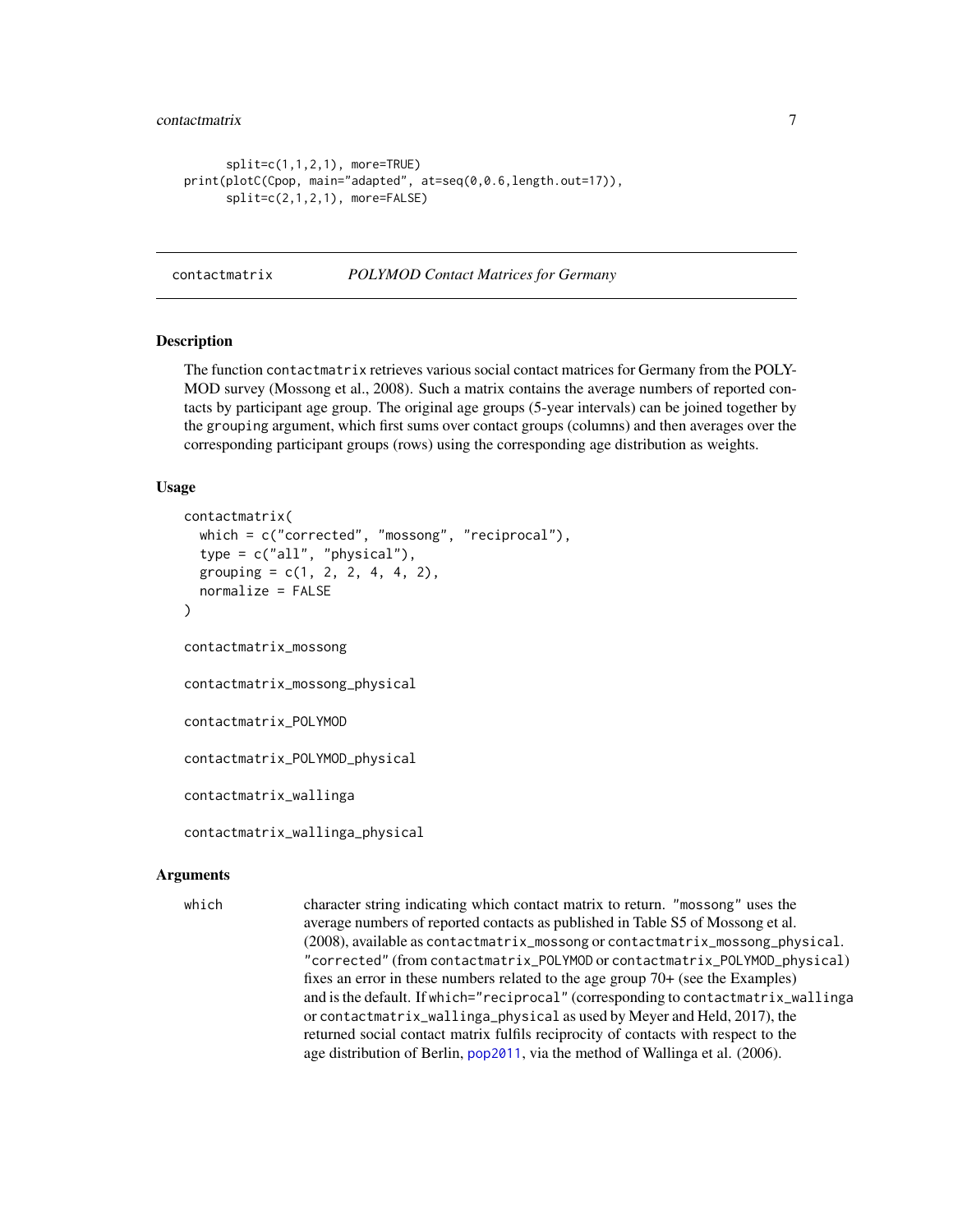<span id="page-7-0"></span>

| type      | a character string to select the type of contacts to use: either "all" contacts,<br>i.e., count both physical and pure conversational contacts, or only "physical"<br>contacts.                                                                                                                                       |
|-----------|-----------------------------------------------------------------------------------------------------------------------------------------------------------------------------------------------------------------------------------------------------------------------------------------------------------------------|
| grouping  | specification of how to aggregate groups (a named list or an integer vector of<br>group sizes) using aggregateC with the "agedistri" attribute of the contact<br>matrix as weights. If NULL, the original 5-year intervals are returned. The default<br>setting produces the six age groups of Meyer and Held (2017). |
| normalize | a logical indicating whether to normalize the matrix such that each row sums to                                                                                                                                                                                                                                       |

# Format

The dataset contactmatrix\_POLYMOD and its variants are all square numeric matrices with 15 rows (participants) and 15 columns (contacts), labelled with the corresponding age groups. There is an attribute "agedistri", a named numeric vector of length 15, which for the "\_mossong\_" and "\_POLYMOD\_" variants gives the age distribution of the German POLYMOD sample, and for the \_wallinga\_ variants gives the age distribution of Berlin, i.e., prop.table(colSums[\(pop2011\)](#page-16-1)).

#### Value

a square numeric matrix containing the average numbers of contact persons recorded per day per survey participant in Germany, potentially averaged over multiple *row* (participant) age groups and aggregated over the corresponding *column* (contact) age groups.

#### Author(s)

Sebastian Meyer

# Source

contactmatrix\_mossong and contactmatrix\_mossong\_physical are taken from the Supporting Information in Mossong et al. (2008): the matrices from Table S5 (8.2), and the attached age distribution from Table S2 (3.2).

The corrected versions contactmatrix\_POLYMOD and contactmatrix\_POLYMOD\_physical were constructed from the raw POLYMOD data available at [https://www.researchgate.net/publicat](https://www.researchgate.net/publication/232701632_POLYMOD_contact_survey_for_researchers)ion/ [232701632\\_POLYMOD\\_contact\\_survey\\_for\\_researchers](https://www.researchgate.net/publication/232701632_POLYMOD_contact_survey_for_researchers). The reciprocal contact matrices contactmatrix\_wallinga and contactmatrix\_wallinga\_physical were estimated from these raw data via the method of Wallinga et al. (2006).

#### References

Meyer S and Held L (2017): Incorporating social contact data in spatio-temporal models for infectious disease spread. *Biostatistics*, 18 (2), 338-351. doi: [10.1093/biostatistics/kxw051](https://doi.org/10.1093/biostatistics/kxw051)

Mossong et al. (2008): Social contacts and mixing patterns relevant to the spread of infectious diseases. *PLoS Medicine*, 5 (3), e74. doi: [10.1371/journal.pmed.0050074](https://doi.org/10.1371/journal.pmed.0050074)

Wallinga J, Teunis P and Kretzschmar M (2006): Using data on social contacts to estimate agespecific transmission parameters for respiratory-spread infectious agents. *American Journal of Epidemiology*, 164 (10), 936-944. doi: [10.1093/aje/kwj317](https://doi.org/10.1093/aje/kwj317)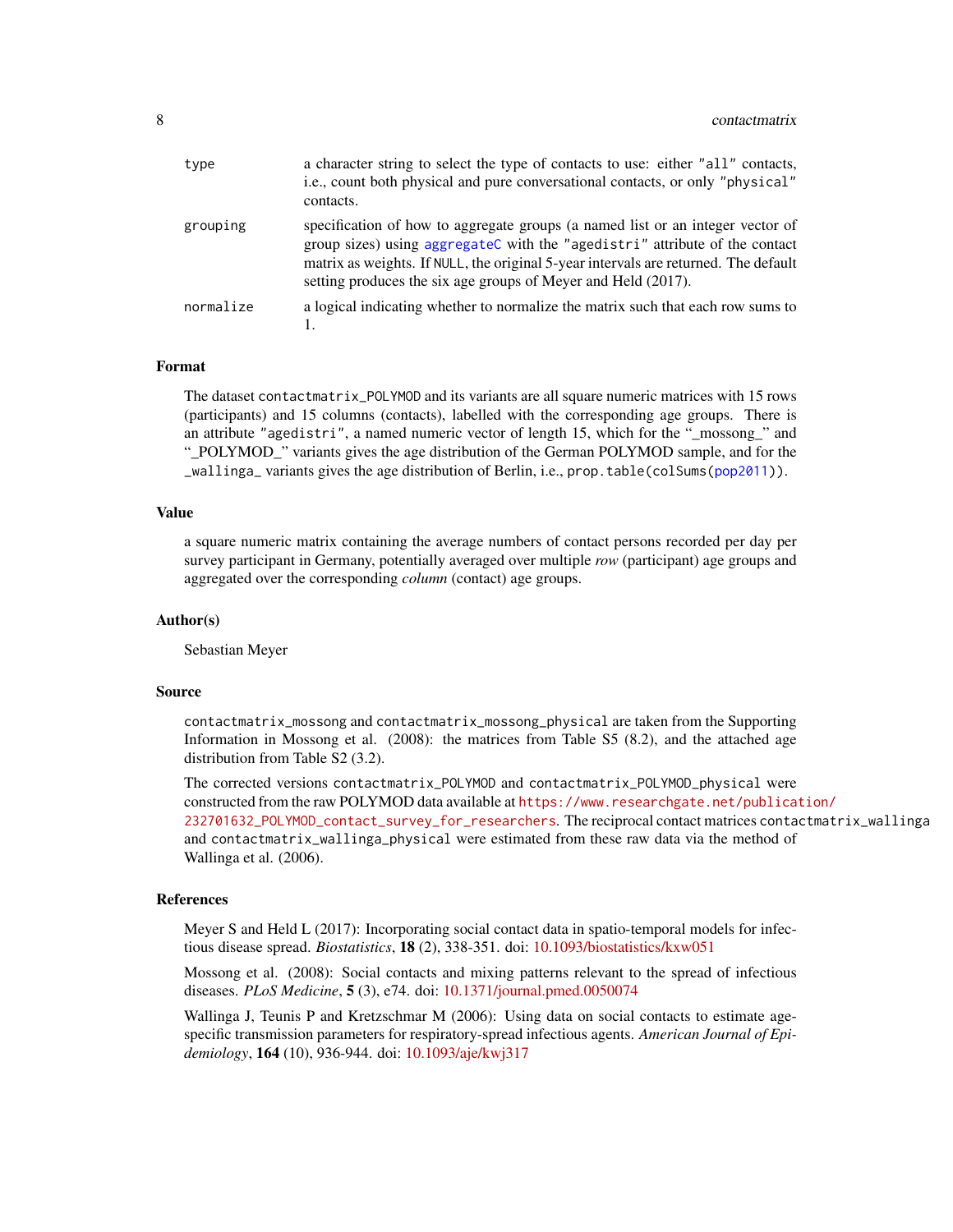# <span id="page-8-0"></span>dssAggregate 9

#### Examples

```
## contact matrix reported in Mossong et al (2008, Table S5)
(C_original <- contactmatrix(which = "mossong", grouping = NULL))
## this simply returns the dataset 'contactmatrix_mossong'
stopifnot(identical(C_original, contactmatrix_mossong))
```

```
## with corrected numbers for the 70+ age group (the default)
C_corrected <- contactmatrix(which = "corrected", grouping = NULL)
## this simply returns the dataset 'contactmatrix_POLYMOD'
stopifnot(identical(C_corrected, contactmatrix_POLYMOD))
```

```
## check for differences
C_{\text{original}} = \text{round}(C_{\text{corrected}}, 2)## compare entries of last row and last column
round(rbind(original = C_original[15,], corrected = C_corrected[15,]), 2)round(cbind(original = C_original[,15], corrected = C_corrected[,15]), 2)
## contact matrix estimated to be reciprocal on the population level
C_reciprocal <- contactmatrix(which = "reciprocal", grouping = NULL)
## this simply returns the dataset 'contactmatrix_wallinga'
## (without its "overdisp" attribute)
stopifnot(all.equal(C_reciprocal, contactmatrix_wallinga, check.attributes=FALSE))
## check reciprocity
agedistriBE <- attr(C_reciprocal, "agedistri")
stopifnot(identical(agedistriBE, prop.table(colSums(pop2011))))
stopifnot(isSymmetric(C_reciprocal * agedistriBE, check.attributes=FALSE))
## visually compare raw to reciprocal contact matrix
if (require("gridExtra"))
    grid.arrange(plotC(C_corrected, main = "raw"),
                 plotC(C_reciprocal, main = "reciprocal"),
                 nrow = 1## select physical contacts and aggregate into 5 age groups
```

```
## the default 6 age groups, normalized to a transition matrix
contactmatrix(normalize = TRUE)
```
contactmatrix(type = "physical", grouping =  $c(1, 2, 7, 3, 2)$ )

```
## reciprocity also holds for this grouping
(C6 <- contactmatrix(which = "reciprocal"))
stopifnot(isSymmetric(C6 * attr(C6, "agedistri"), check.attributes=FALSE))
```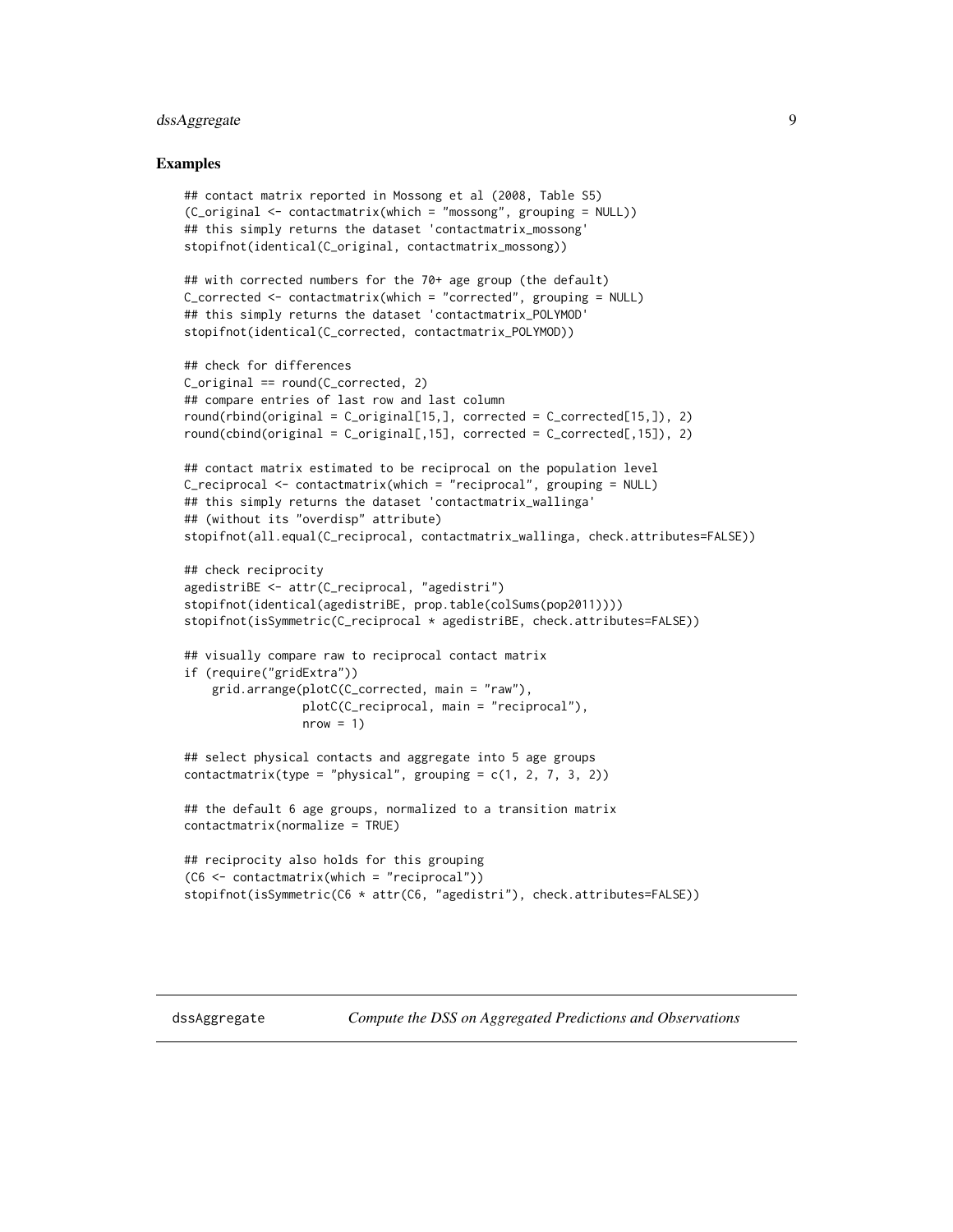<span id="page-9-0"></span>The expectation and variance of aggregated predictions is just a sum if the predictions are (conditionally) independent. This function computes the DSS for a matrix of observations and a matrix of predictions where the columns are to be summed according to a given factor.

#### Usage

dssAggregate(observed, pred, psi, groups)

### Arguments

| observed | a numeric matrix of observed counts.                                                                                                                                                              |
|----------|---------------------------------------------------------------------------------------------------------------------------------------------------------------------------------------------------|
| pred     | a numeric matrix of predicted counts.                                                                                                                                                             |
| psi      | a numeric vector or matrix of overdispersion parameters such that $pred * (1 +$<br>$pred(exp(psi))$ is the prediction's variance. Alternatively, $psi = NULL$ indi-<br>cated Poisson predictions. |
| groups   | a factor variable of length ncol (observed) indicating which columns should<br>be aggregated.                                                                                                     |

# Value

a matrix of DSS values

expandC *Expand the Contact Matrix over Regions*

#### Description

This is simply the Kronecker product of the contact matrix C with a matrix of ones of dimension n x n.

#### Usage

```
expandC(C, n)
```
# Arguments

| a contactmatrix.                                  |
|---------------------------------------------------|
| the size of the secondary dimension to expand to. |

## Value

a square matrix with n\*ncol(C) rows and columns.

# Examples

expandC(contactmatrix(), 2)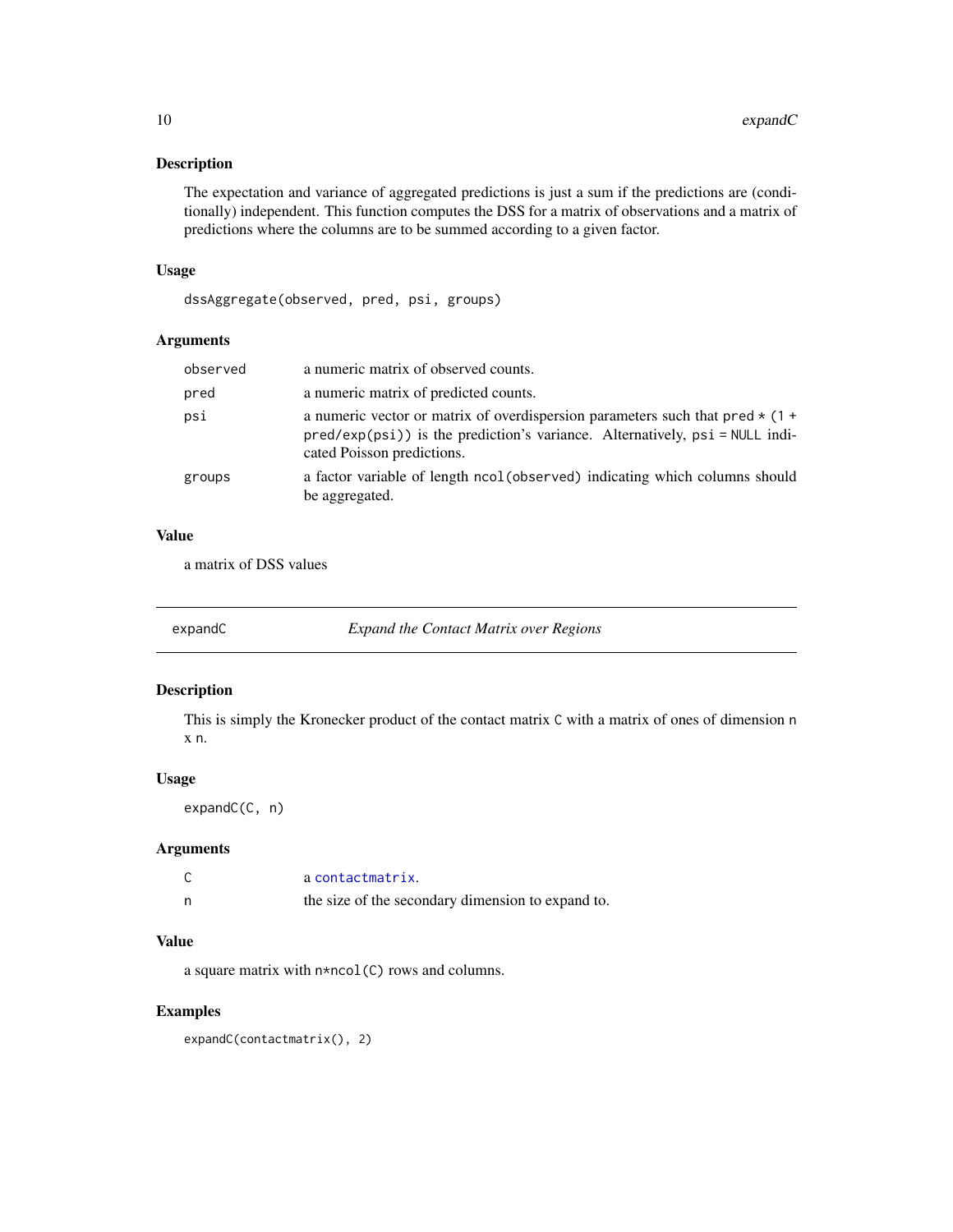<span id="page-10-0"></span>The profile log-likelihood of the log(power) parameter of the contact matrix (see [powerC](#page-17-1)) is maximized using [optim](#page-0-0). The [hhh4](#page-0-0) fit for the optimal power value is returned with an additional element logpower which holds information on the result of the optimization.

# Usage

```
fitC(object, C, normalize = TRUE, truncate = TRUE, optim.args = list(), ...)
```
# Arguments

| object              | a model fit of class "hhh4".                          |
|---------------------|-------------------------------------------------------|
| C                   | the contact matrix to use.                            |
| normalize, truncate |                                                       |
|                     | see powerC.                                           |
| optim.args          | a list to modify the default optimization parameters. |
|                     | additional arguments for each run of update.hhh4.     |

# Value

an object of class "fitC", which is an ["hhh4"](#page-0-0) object with an additional element logpower.

#### Author(s)

Sebastian Meyer

noroBE *Create* "sts" *Objects from the Berlin Norovirus Data*

# <span id="page-10-1"></span>Description

The function noroBE() creates an ["sts"](#page-0-0) object based on the array of norovirus surveillance counts, the map of Berlin's city district, and the [pop2011](#page-16-1) data stored in the package. This is the data analysed by Meyer and Held (2017).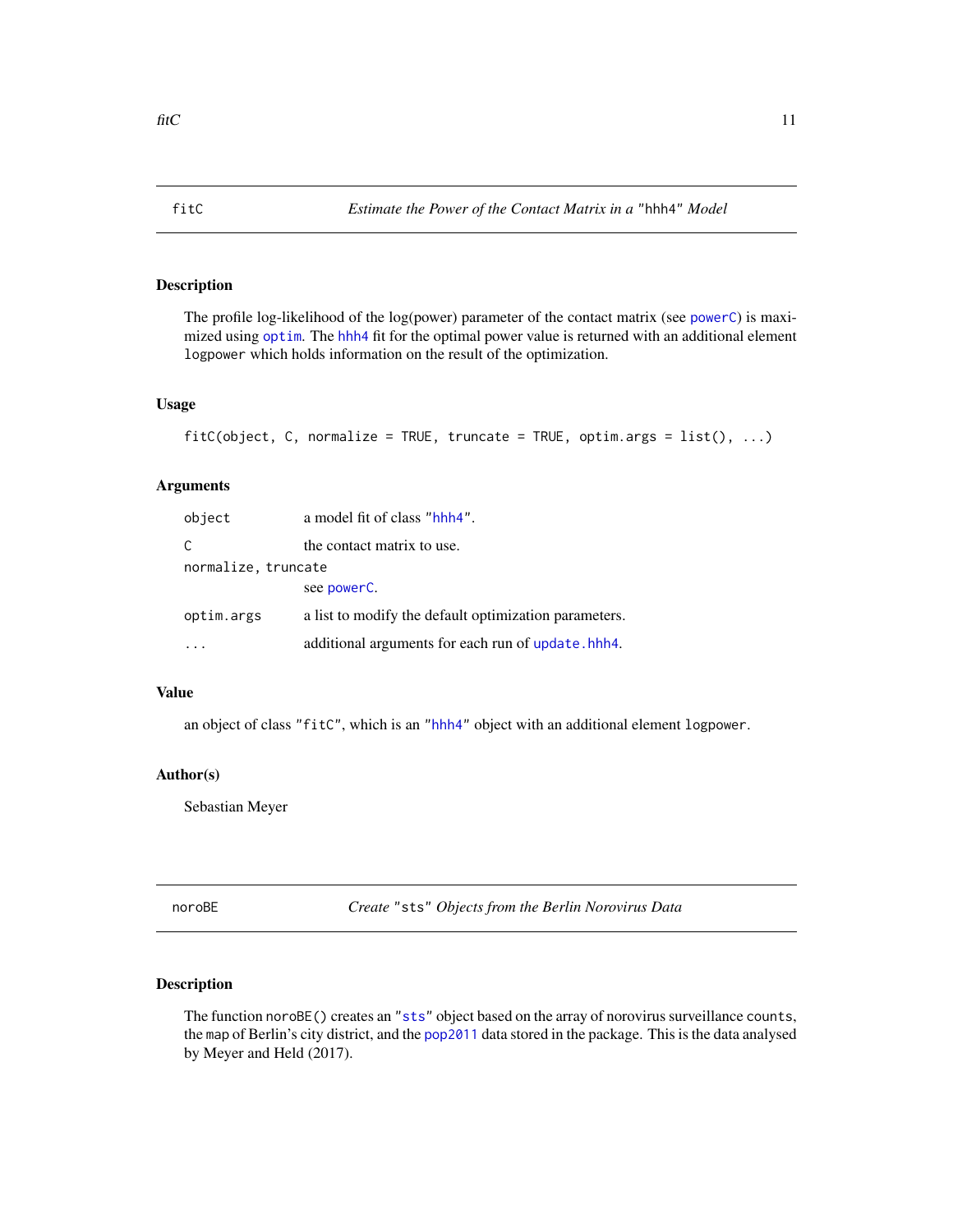#### 12 noroBE

# Usage

```
noroBE(
 by = c("districts", "agegroups", "all", "none"),
  agegroups = c(1, 2, 2, 4, 4, 2),
  timeRange = c("2011-w27", "2015-w26"),
  flatten = FALSE
\lambdacounts
```
map

# Arguments

| by        | character string determining the stratification, i.e., which units the resulting<br>"sts" object should represent:                                                                                                                                                                                                                   |
|-----------|--------------------------------------------------------------------------------------------------------------------------------------------------------------------------------------------------------------------------------------------------------------------------------------------------------------------------------------|
|           | "districts": aggregates counts and pop2011 over the age groups and stores the<br>matrix of adjacency orders from the map in the neighbourhood slot. The<br>latter is obtained via $nborder(poly2adjmat(map),maxlag = 5)$ .                                                                                                           |
|           | "agegroups": aggregates counts and pop2011 over the districts and stores the<br>$contactmatrix()$ in the neighbourhood slot, potentially also combining<br>some age groups via the agegroups argument.                                                                                                                               |
|           | "all": retains both dimensions, either as a list of spatial "sts" objects per age<br>group, or in a single "sts" object (see flatten below).                                                                                                                                                                                         |
|           | "none": creates the overall (univariate) time series of rowSums (counts).                                                                                                                                                                                                                                                            |
| agegroups | how the age groups in counts (and pop2011) should be aggregated. Will be used<br>as the grouping argument in aggregateCountsArray and contactmatrix.<br>The default setting uses the six age groups of Meyer and Held (2017).                                                                                                        |
| timeRange | character vector of length two determining the time range of the "sts" object<br>to generate. The two strings are matched against dimnames (counts) $[1]$ ],<br>which ranges from "2011-w01" until "2016-w30". The default value extracts<br>four seasons (years) starting at "2011-w27".                                            |
| flatten   | logical indicating whether for by = "all" a single "sts" object should be re-<br>turned where the observation unit is the interaction of district and age group<br>("flattened" counts array, see as.data.frame.array). By default (flatten =<br>FALSE), a list of district-based "sts" objects is returned, one for each age group. |

#### Format

- counts: an integer-valued array of norovirus surveillance counts with labelled dimensions of size 290 ("week") x 12 ("district") x 15 ("agegroup").
- map: a ["SpatialPolygonsDataFrame"](#page-0-0) of length 12 with row.names(map) matching colnames(counts), representing Berlin's city districts in longlat coordinates (WGS84). The data slot contains the full "NAME"s of the city districts as well as their "POPULATION", i.e., rowSums(pop2011).

The function noroBE() returns an ["sts"](#page-0-0) object generated from these data (and [pop2011](#page-16-1)).

<span id="page-11-0"></span>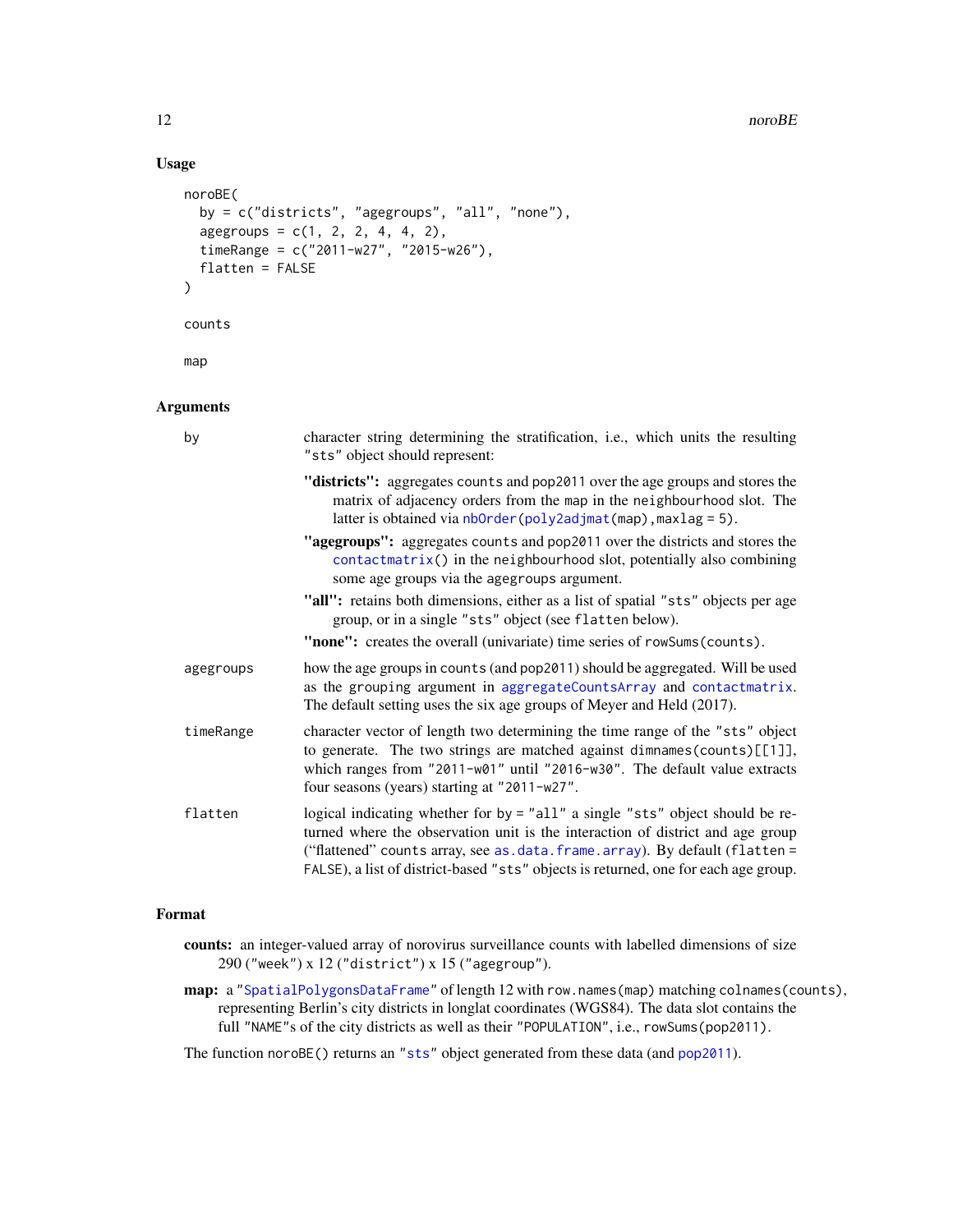#### <span id="page-12-0"></span> $\Box$  13

#### Author(s)

Sebastian Meyer

#### Source

- counts: based on norovirus surveillance counts retrieved from the SurvStat@RKI 2.0 online service (<https://survstat.rki.de>) of Germany's public health institute, the Robert Koch Institute, as of 2016-09-08.
- map: based on a KML file of Berlin's 97 local centres ("Ortsteile") downloaded from the Berlin Open Data repository at https://daten.berlin.de/datensaetze/geometrien-der-ortsteile-von-berlin-jul as of 2014-11-12, published by *Amt fuer Statistik Berlin-Brandenburg* (Statistical Office of Berlin-Brandenburg) under the 'CC BY 3.0 DE' license ([https://creativecommons.org/](https://creativecommons.org/licenses/by/3.0/de/) [licenses/by/3.0/de/](https://creativecommons.org/licenses/by/3.0/de/)). The map included here is a [gUnaryUnion](#page-0-0) of these local centres by city district.

#### References

Meyer S and Held L (2017): Incorporating social contact data in spatio-temporal models for infectious disease spread. *Biostatistics*, 18 (2), 338-351. doi: [10.1093/biostatistics/kxw051](https://doi.org/10.1093/biostatistics/kxw051)

```
## the raw data
str(counts)
summary(map)
## district-specific time series
noroBEr <- noroBE(by = "districts")
plot(noroBEr)
## age group-specific time series
noroBEg <- noroBE(by = "agegroups")
plot(noroBEg)
## list of spatio-temporal surveillance counts, one for each age group
noroBErbyg <- noroBE(by = "all", flatten = FALSE)
plot(noroBErbyg[[1L]], par.list = list(oma=c(0,0,2,0)))title(main = names(noroBErbyg)[1], outer = TRUE, line = -1)## flattened "sts" object (the 'neighbourhood' only reflects spatial info)
noroBEall <- noroBE(by = "all", flatten = TRUE)
dev.new(width = 16, height = 7)plot(noroBEall, par.list = list(
    xaxt = "n", mar = c(1,4,1,1), mfrow = c(ncol(nor0Eg)), ncol(noroBEr))
))
```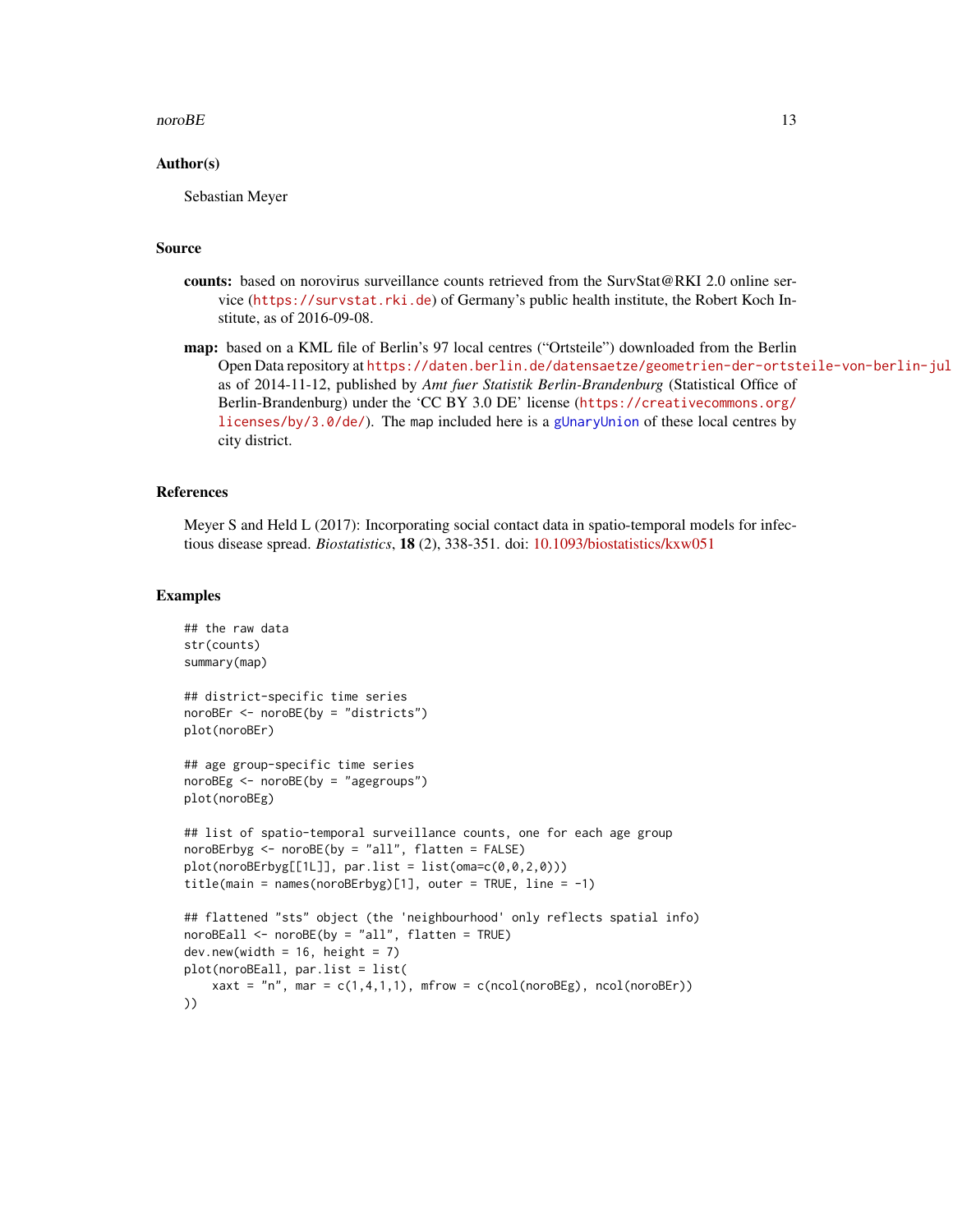<span id="page-13-0"></span>Generate an Image of a Contact Matrix

# Usage

```
plotC(
 C,
 grouping = NULL,
 xlab = "age group of contact",
 ylab = "age group of participant",
  at = 15,
  col.regions = rev(heat.colors(length(at) - 1)),
  ...,
  contour = FALSE
)
```
# Arguments

| C           | a square numeric matrix.                                                                                                                                                               |  |
|-------------|----------------------------------------------------------------------------------------------------------------------------------------------------------------------------------------|--|
| grouping    | numeric vector of sizes of aggregated groups, e.g., grouping = $c(1, 3)$ , to draw<br>separation lines after the first and the forth subgroup. This is ignored if contour<br>$=$ TRUE. |  |
| xlab, ylab  | axis labels.                                                                                                                                                                           |  |
| at          | numeric vector of break points of the color levels, or a single integer specifying<br>the number of cuts (which defaults to 15 as in levelplot).                                       |  |
| col.regions | vector of color levels.                                                                                                                                                                |  |
| $\ddots$    | further arguments passed to levelplot or filled. contour (if contour = TRUE).                                                                                                          |  |
| contour     | logical indicating if a filled, contour should be drawn instead of a levelplot<br>(the default).                                                                                       |  |

```
## contour plot
plotC(contactmatrix_POLYMOD, contour = TRUE)
```

```
## level plots illustrating aggregation of age groups
if (require("gridExtra")) {
   grid.arrange(plotC(contactmatrix_POLYMOD, grouping = c(1,2,2,4,4,2)),
                plotC(contactmatrix(grouping = c(1,2,2,4,4,2))),
                nrow = 1}
```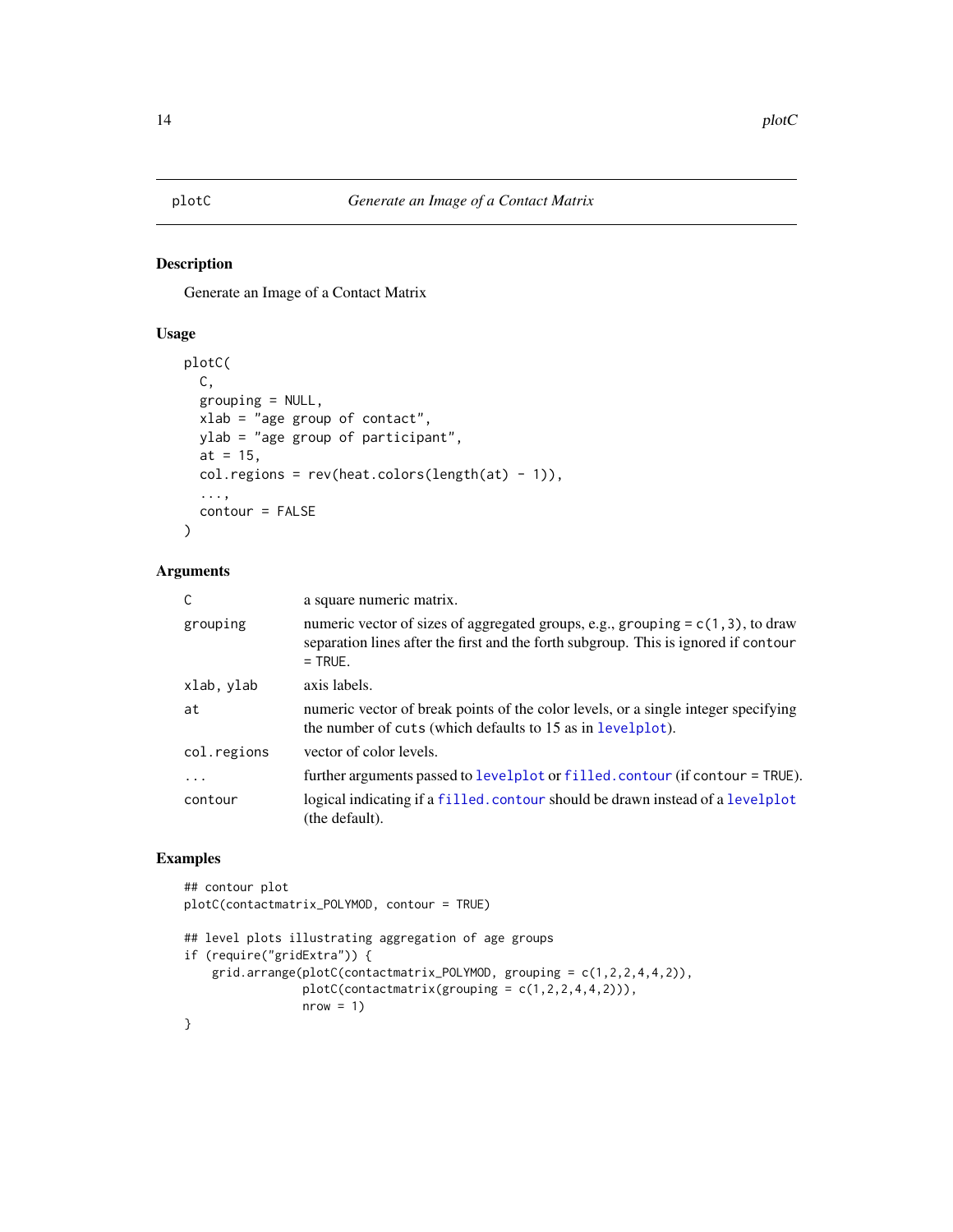<span id="page-14-0"></span>plotHHH4\_fitted\_groups

*Plot Mean Components of a* hhh4 *Fit by Group*

# Description

Fitted mean components for age-structured, areal time series [hhh4](#page-0-0) models can be aggregated over districts or age groups.

# Usage

```
plotHHH4_fitted_groups(x, groups, total = FALSE, decompose = NULL, ...)
```
# Arguments

| X          | an object of class "hhh4".                                                                                                         |
|------------|------------------------------------------------------------------------------------------------------------------------------------|
| groups     | a factor of grouping the units in the model, i.e., it must be of length x\$nUnit.<br>There will be one plot for each factor level. |
| total      | a logical indicating if the group-wise mean components should be subsequently<br>summed up over all groups for an overall plot.    |
| decompose, | see plotHHH4_fitted.                                                                                                               |

# Value

see [plotHHH4\\_fitted](#page-0-0).

plotHHH4\_maps\_groups *Plot Mean Components of a* hhh4 *Fit by District Averaged Over Time*

# Description

This is a wrapper for [plotHHH4\\_maps](#page-0-0) with prior aggregation over different (age) groups.

#### Usage

```
plotHHH4_maps_groups(x, map, districts, ...)
```
# Arguments

| $\mathsf{x}$ | an object of class "hhh4".                                                                                       |
|--------------|------------------------------------------------------------------------------------------------------------------|
| map          | an object inheriting from "SpatialPolygons".                                                                     |
| districts    | a factor of length x\$nUnit with as many levels as there are districts and names<br>according to row.names(map). |
| .            | arguments passed to plotHHH4_maps.                                                                               |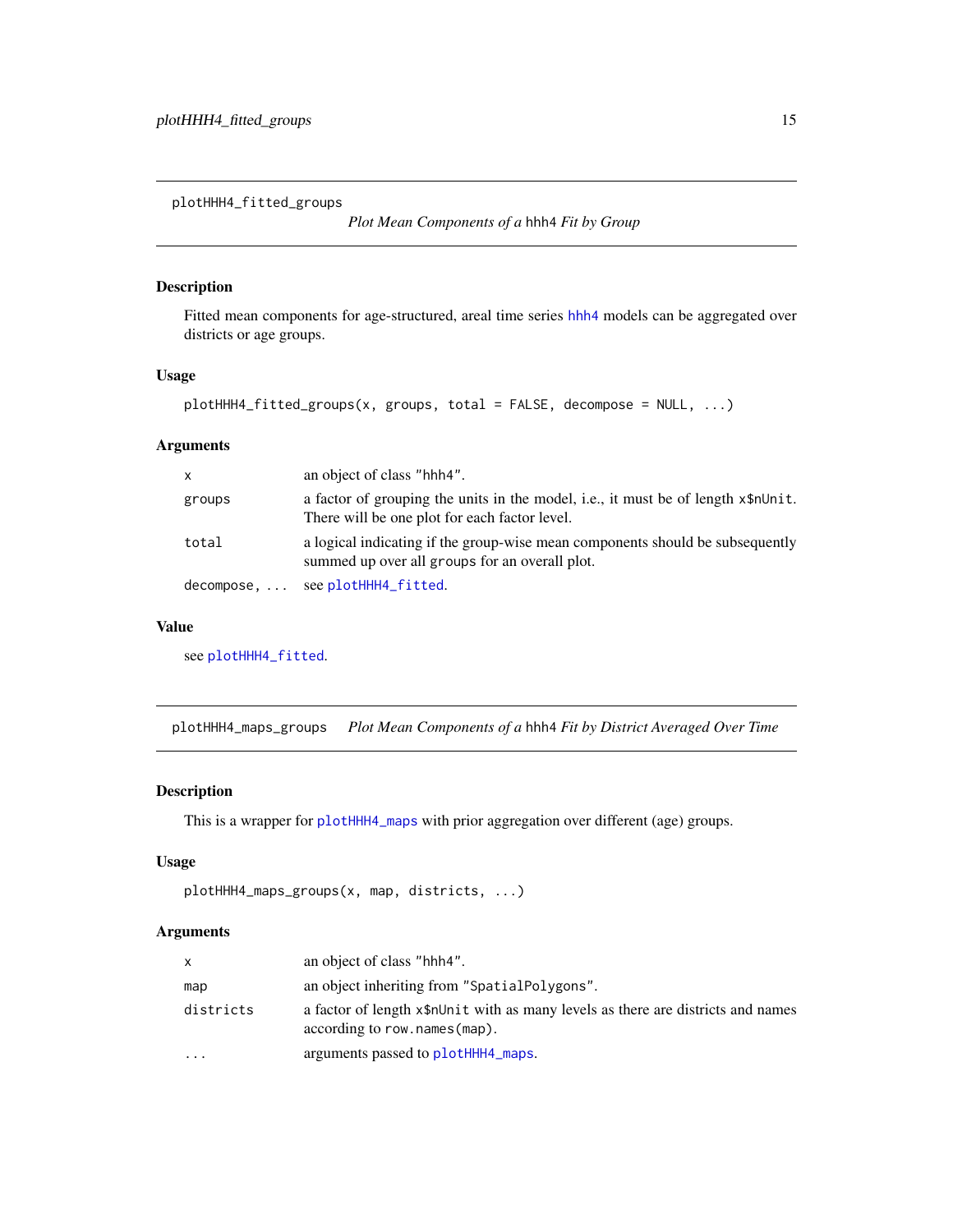# <span id="page-15-0"></span>Value

see [plotHHH4\\_maps](#page-0-0)

plotHHH4\_season\_groups

*Plot Seasonality of a* hhh4 *Fit by Group*

# Description

A plot method for models with group-specific seasonality terms that are not handled correctly by [plotHHH4\\_season](#page-0-0).

# Usage

```
plotHHH4_season_groups(
  x,
  component = "end",
  seasonStart = 1,
  conf. level = 0.95,conf.B = 999,col = 1:6,
  xlab = "time",
 ylab = "multiplicative effect",
  ...,
  refline.orgs = list(),yearline.args = list(),
  legend.args = list()
\mathcal{L}
```
# Arguments

| $\mathsf{x}$       | an object of class "hhh4".                                                                                                                                                                                                                                                                                                                                                                                                                    |
|--------------------|-----------------------------------------------------------------------------------------------------------------------------------------------------------------------------------------------------------------------------------------------------------------------------------------------------------------------------------------------------------------------------------------------------------------------------------------------|
| component          | character string indicating from which component seasonality terms should be<br>extracted.                                                                                                                                                                                                                                                                                                                                                    |
| seasonStart        | an integer defining the epoch In Year that starts a new season (by default the<br>first).                                                                                                                                                                                                                                                                                                                                                     |
| conf.level, conf.B |                                                                                                                                                                                                                                                                                                                                                                                                                                               |
|                    | a confidence level for the pointwise confidence intervals around the group-specific<br>seasonal effects. The confidence intervals are based on quantiles of conf.B<br>samples from the asymptotic multivariate normal distribution of the maximum<br>likelihood estimate. Alternatively, if conf. level = NA, the individual samples<br>are drawn instead of the confidence lines. Set conf. level = NULL to disable<br>confidence intervals. |
| col                | a vector of group-specific colors, recycled as necessary and passed to matplot.                                                                                                                                                                                                                                                                                                                                                               |
|                    | $x$ lab, $y$ lab,  arguments passed to matplot.                                                                                                                                                                                                                                                                                                                                                                                               |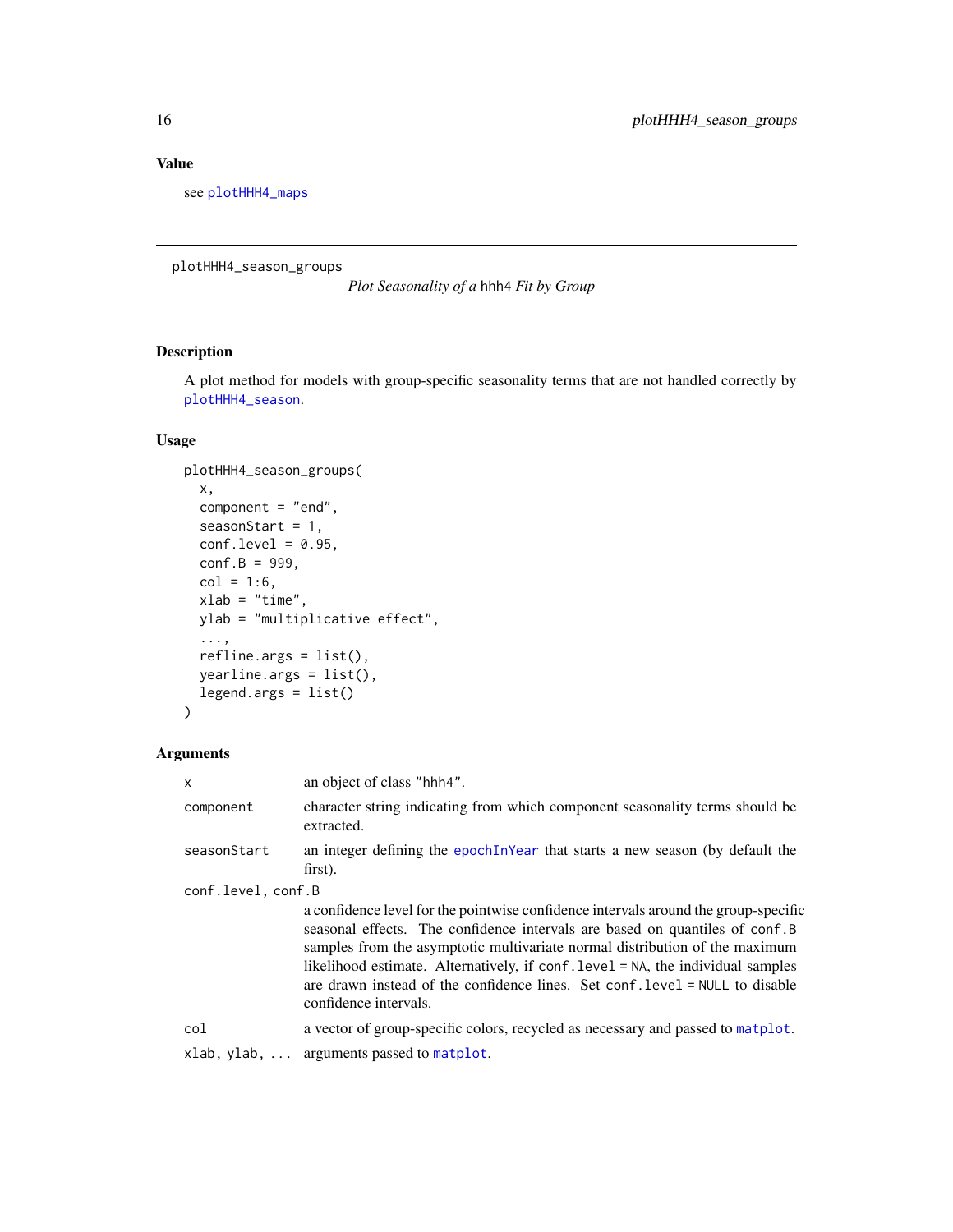#### <span id="page-16-0"></span> $pop2011$  17

| refline.args  | a list of arguments for abline to change the style of the horizontal reference                                                                                                                     |
|---------------|----------------------------------------------------------------------------------------------------------------------------------------------------------------------------------------------------|
|               | line at 1. This line is omitted if refline, args is not a list.                                                                                                                                    |
| yearline.args | a list of arguments for abline to change the style of the line marking the end<br>of the year at x\$sts0b effreq if seasonStart is not 1. This line is omitted if<br>yearline. args is not a list. |
| legend.args   | a list of arguments for legend modifying the internal defaults. If legend. args<br>is not a list, the legend is omitted.                                                                           |

#### Value

a matrix of the plotted point estimates of the multiplicative seasonal effect by group.

<span id="page-16-1"></span>

pop2011 *Berlin and German Population by Age Group, 2011*

### **Description**

Population numbers from Berlin are available in the city district x age group (5-year intervals) matrix pop2011. The corresponding age distribution for whole Germany is stored in the vector popDE.

#### Usage

```
## Berlin population by city district and age group, 2011
pop2011
```
## German population by age group, 2011 popDE

# Format

pop2011: a named, integer-valued 12 (city districts) x 15 (age groups) matrix. popDE: a named integer vector of length 15 (age groups).

#### Author(s)

Sebastian Meyer

#### Source

- pop2011: numbers extracted from [https://www.statistik-berlin-brandenburg.de/webapi/](https://www.statistik-berlin-brandenburg.de/webapi/opendatabase?id=BevBBBE) [opendatabase?id=BevBBBE](https://www.statistik-berlin-brandenburg.de/webapi/opendatabase?id=BevBBBE) as of 2011-12-31 (before census), published by *Amt fuer Statistik Berlin-Brandenburg* (Statistical Office of Berlin-Brandenburg) under the 'CC BY 3.0 DE' license (<https://creativecommons.org/licenses/by/3.0/de/>).
- popDE: numbers extracted from [https://www-genesis.destatis.de/genesis/online/link/](https://www-genesis.destatis.de/genesis/online/link/tabellen/12411-0005) [tabellen/12411-0005](https://www-genesis.destatis.de/genesis/online/link/tabellen/12411-0005) as of 2010-12-31, published by *Statistisches Bundesamt* (Destatis, Federal Statistical Office of Germany) under the 'Data licence Germany - attribution - Version 2.0' (<https://www.govdata.de/dl-de/by-2-0>).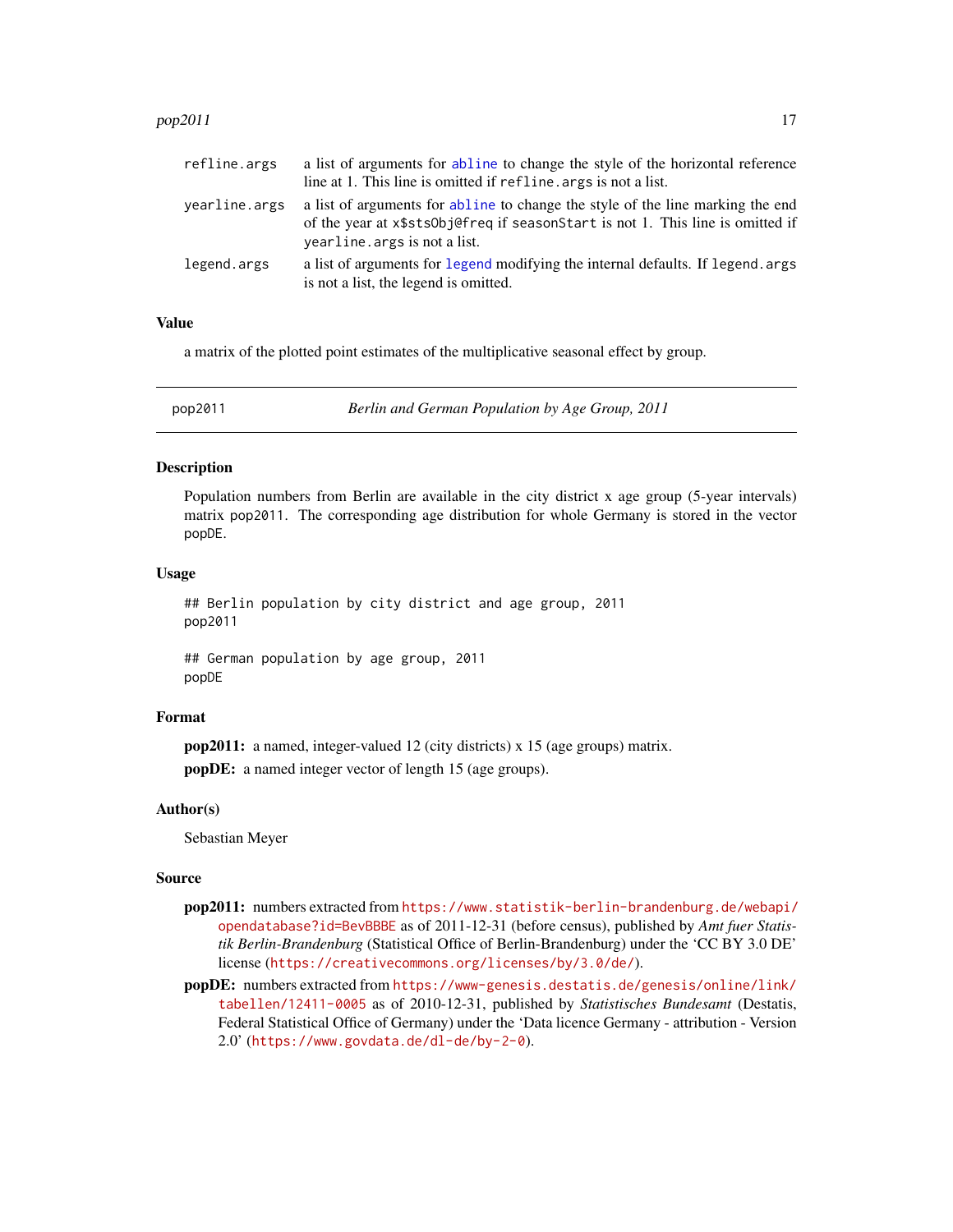<span id="page-17-1"></span><span id="page-17-0"></span>

Based on a (contact) matrix C, the function make\_powerC generates a function with a single argument power that returns the input matrix raised to that power. Matrix exponentiation is thereby defined via the eigendecomposition of C as  $C^{power} := E\Lambda^{power} E^{-1}$ .

#### Usage

make\_powerC(C, normalize = FALSE, truncate = FALSE)

#### Arguments

| C         | a square numeric matrix.                                                                                                |
|-----------|-------------------------------------------------------------------------------------------------------------------------|
| normalize | a logical indicating if C should be normalized in advance such that all rows sum<br>to 1 (becomes a transition matrix). |
| truncate  | a logical indicating whether to force entries in the resulting matrix to be non-<br>negative (by truncation at 0).      |

### Value

a function of the power that returns the exponentiated matrix.

```
Cnorm <- contactmatrix(normalize = TRUE)
powerC <- make_powerC(Cnorm)
powerC(1)
powerC(0)
powers <-c(0, 0.5, 1, 2)Cp <- lapply(powers, powerC)
if (require("gridExtra"))
    grid.arrange(
        grobs = mapply(plotC, C = Cp, main = paste("power =", powers),
                       SIMPLIFY = FALSE),
        nrow = 2, ncol = 2
```

```
## truncation to enforce non-negative entries
powerC(0.2) # some entries become negative for small powers
powerC0 <- make_powerC(Cnorm, truncate = TRUE)
powerC0(0.2)
```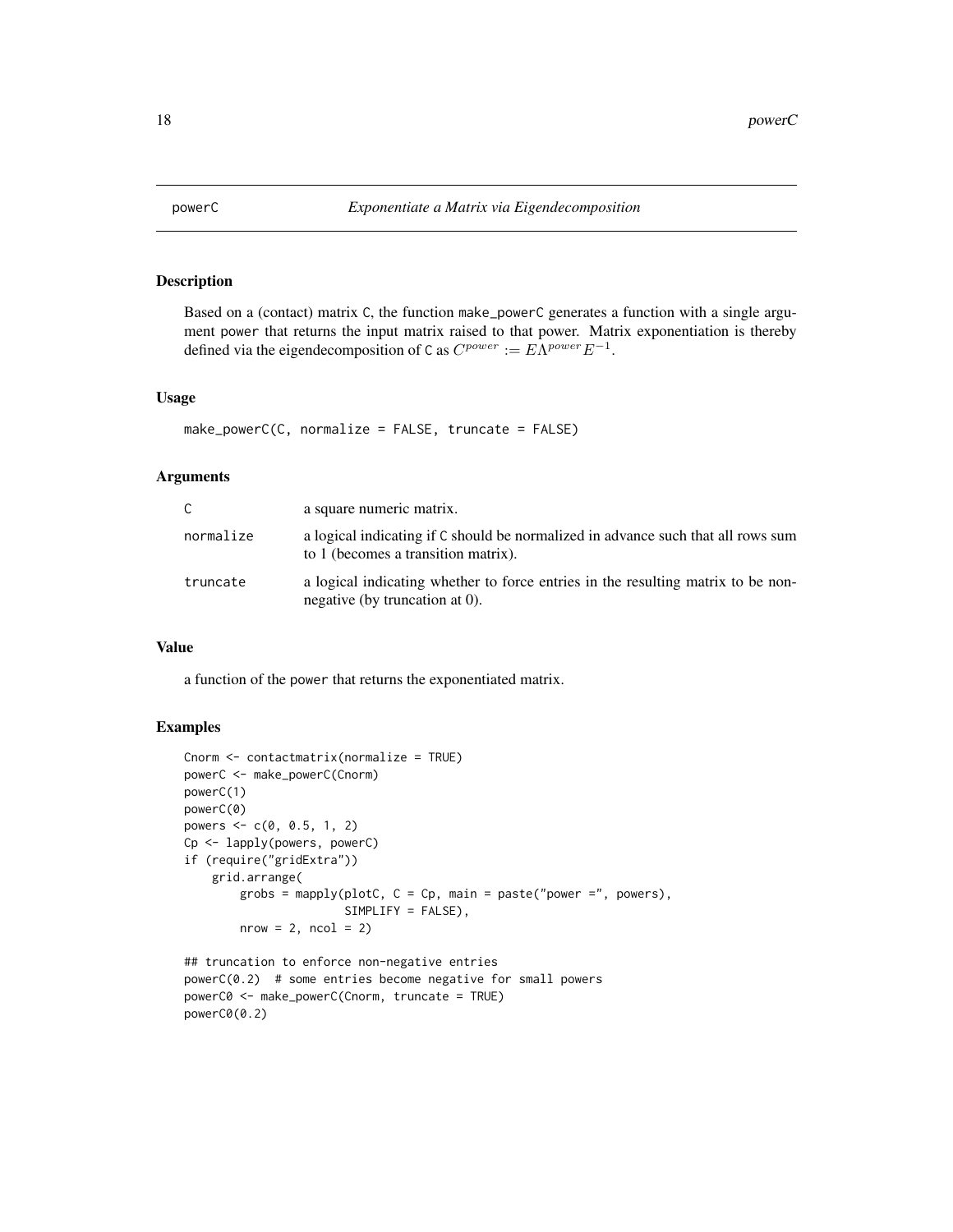<span id="page-18-0"></span>

This auxiliary function determines the stationary distribution from a transition matrix.

# Usage

```
stationary(P)
```
#### Arguments

P a transition matrix, i.e., a square matrix where all rows sum to 1.

#### Value

the stationary probability vector.

# Author(s)

Leonhard Held

# Examples

```
Cgrouped_norm <- contactmatrix(normalize = TRUE)
Cgrouped_norm
(p <- stationary(Cgrouped_norm))
(Cpowered <- make_powerC(Cgrouped_norm)(1e6))
stopifnot(all.equal(Cpowered[1,], p))
```
stratum *Extract Strata*

#### Description

Methods to extract strata information from an object. Here we only define a method for class "sts".

# Usage

```
stratum(x, \ldots)## S4 method for signature 'sts'
stratum(x, \text{ which} = \text{NULL}, \dots)
```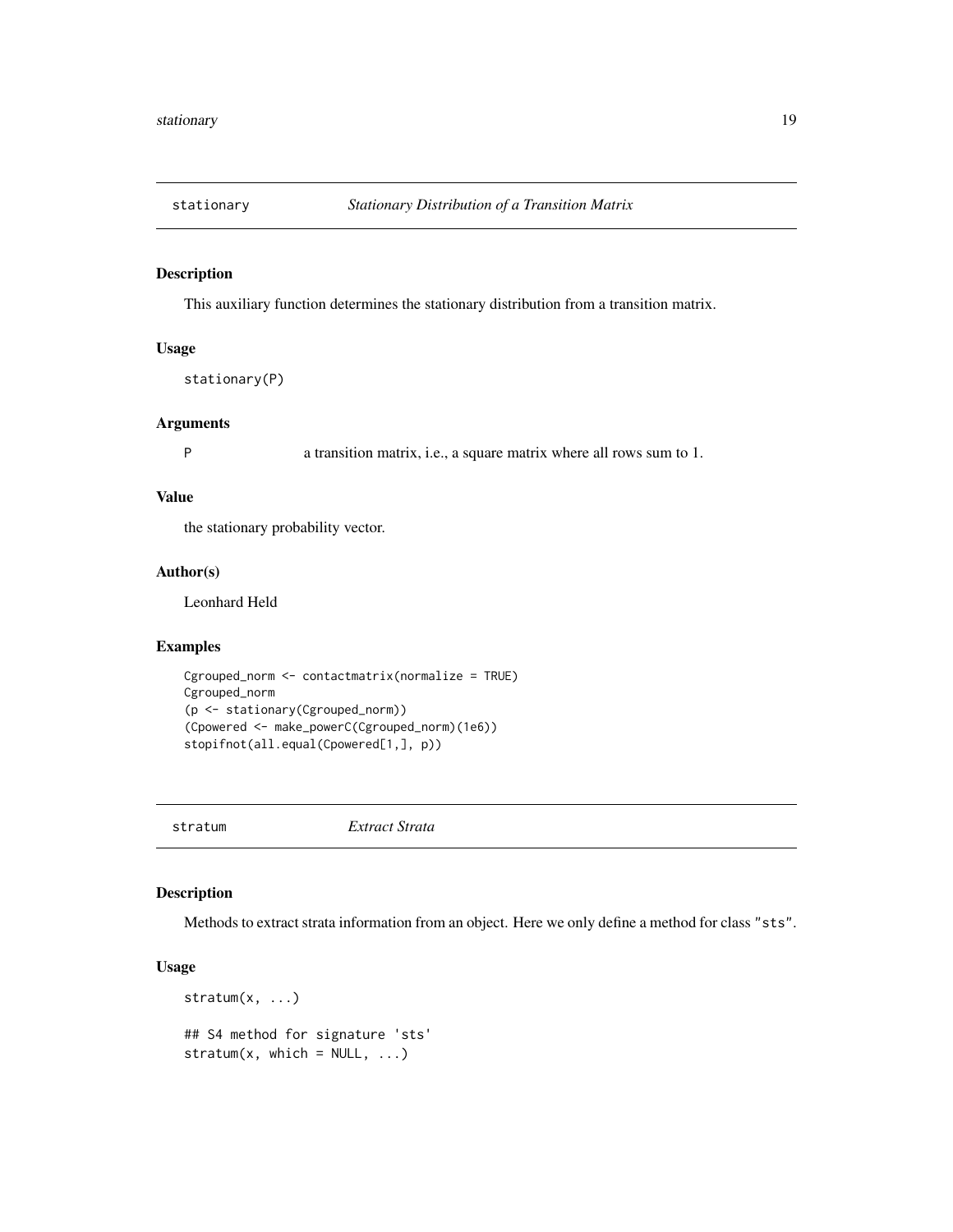#### <span id="page-19-0"></span>**Arguments**

|                         | an object of class "sts".                                                       |
|-------------------------|---------------------------------------------------------------------------------|
| $\cdot$ $\cdot$ $\cdot$ | further arguments passed to methods.                                            |
| which                   | an integer (strata dimension) or NULL (to get the plain colnames, the default). |

#### Value

a character vector of strata names of length  $ncol(x)$ .

#### Methods (by class)

• sts: Extract the names of the units, i.e., the colnames, from a multivariate "sts" object. If the units result from the interaction of multiple strata separated by dots, e.g., "region.group", the function can also extract the names corresponding to a specific strata dimension, e.g., which = 2 to get the group names.

# Examples

noroBEall <- noroBE(by = "all", flatten = TRUE) stratum(noroBEall) # just colnames(noroBEall) stratum(noroBEall, which = 2) # the age groups

stsplothook *Hook functions for* stsplot\_time1

#### Description

Hook functions can be passed to [stsplot\\_time1](#page-0-0), which are evaluated after all the plotting has been done, and with the hook function environment set to the evaluation environment of stsplot\_time1 such that local variables can be accessed. They are not intended to be called directly.

# Usage

```
stsplothook_highlight(christmas = FALSE, epochInYear = NULL, col = 2, lwd = 2)
```
# Arguments

| christmas   | logical indicating if Christmas should be highlighted. |
|-------------|--------------------------------------------------------|
| epochInYear | integer vector of epochs to highlight.                 |
| col, lwd    | graphical parameters for the highlighting lines.       |

#### Author(s)

Sebastian Meyer

```
plot(noroBE("agegroups"), hookFunc = stsplothook_highlight(epochInYear=51))
```